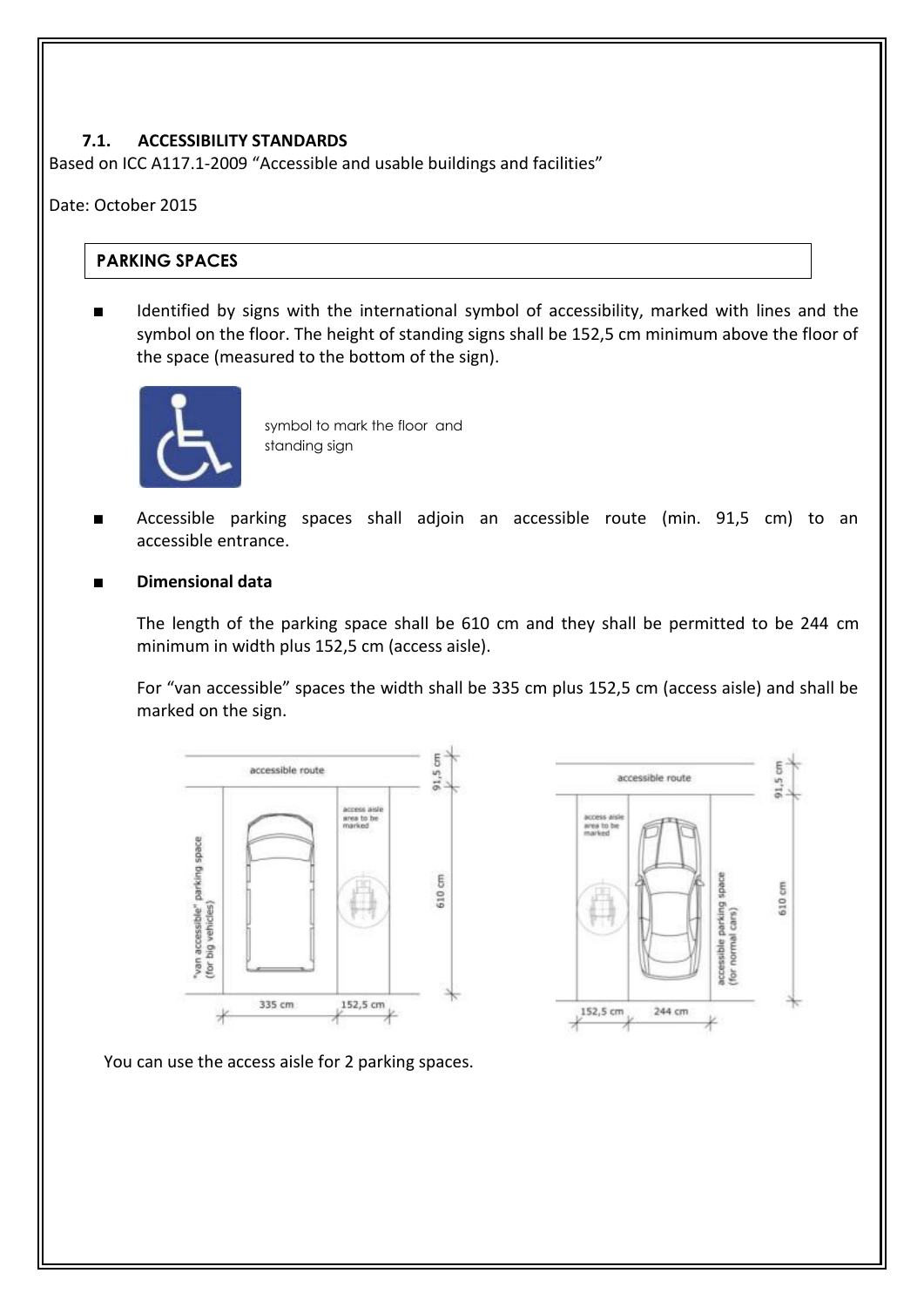

- Ramps shall be not curved:
- The slope of a ramp shouldn't be steeper than 1:12 (8,3 %), but most people who use wheelchairs can more easily manage a slope of **1:16 (6%).**

#### **Recommendation: slope of 1:16 (6%).**

■ On both sides it's necessary to install a **handrail** with 3,2 until 5,1 cm diameter. The height can be between 86,5 and 96,5 cm. At the beginning and on the end of the ramp the handrail extensions should be 30,5 cm. At the beginning and on the end of the handrail Braille is recommended for blind people.



- Ramp runs with a rise greater than 15 cm shall have Handrails on both sides.
- You have to install edge protections. 2 possibilities:



1. extended floor surface 30,5 cm

■ Dimensional data of a ramp in general: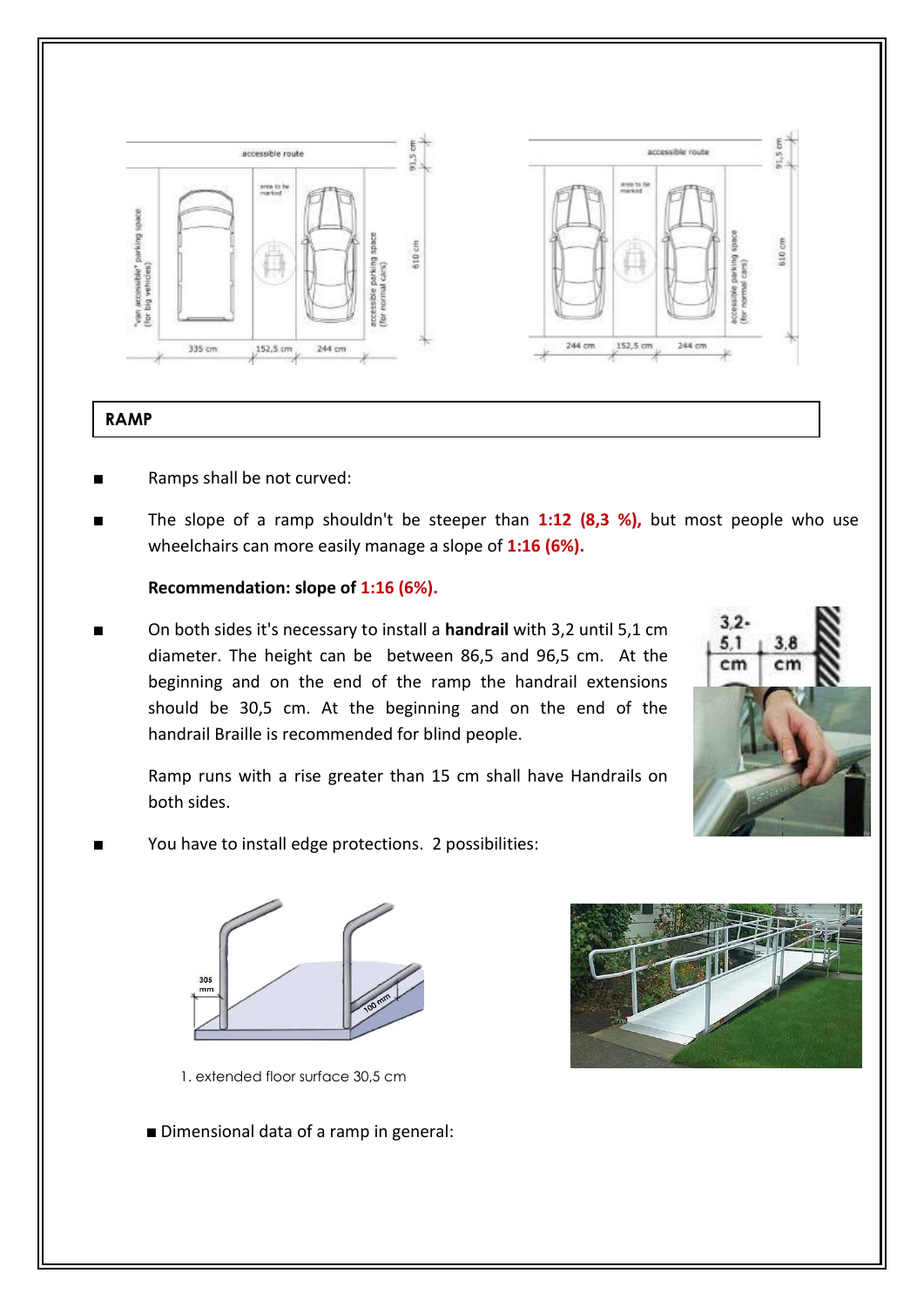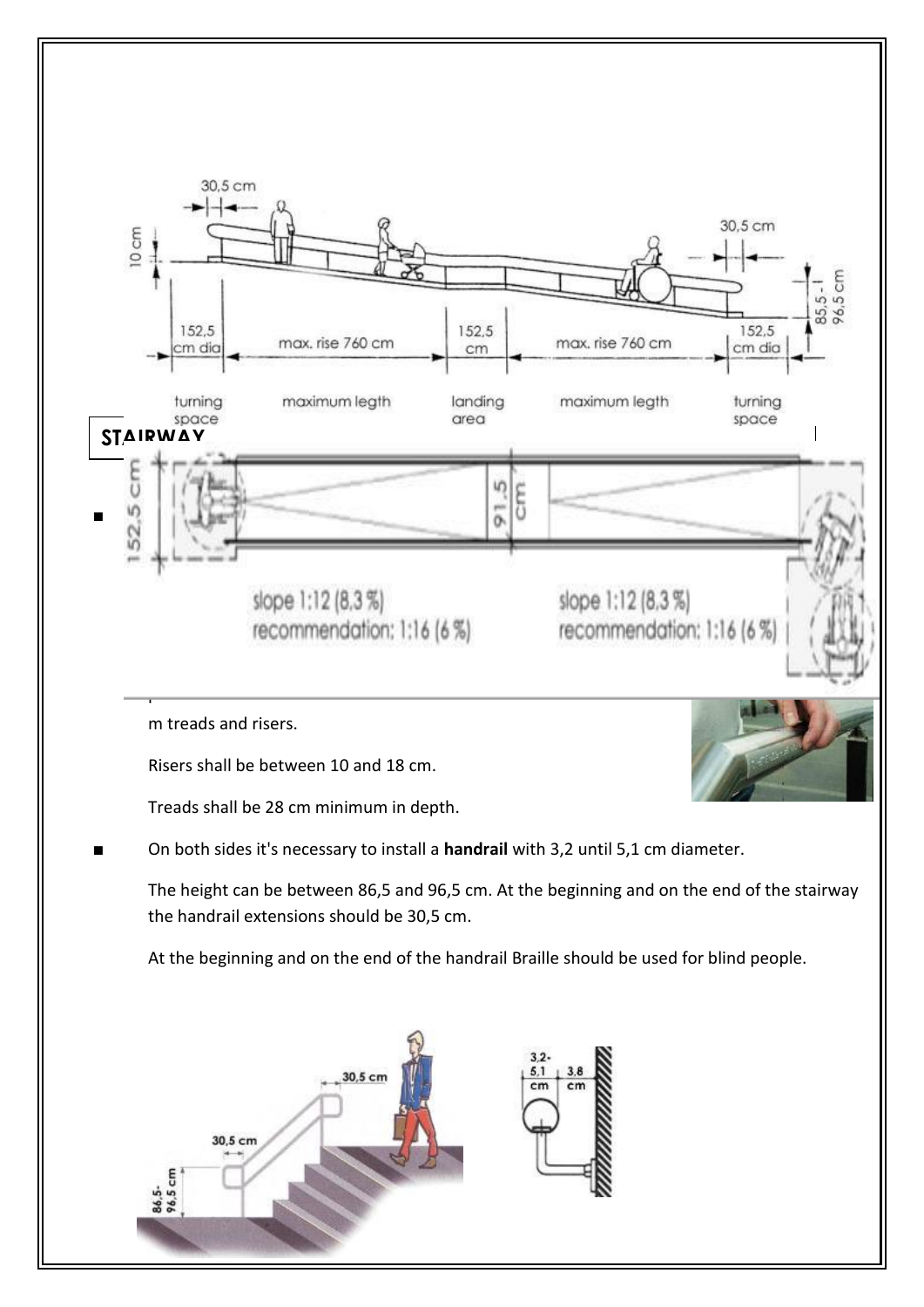# **FLOORS AND WALKWAYS**

An accessible route shall be 91,5 cm minimum in width, except at doorways.

 $91.5cm$ 통 min.122 cm max. 61 cm

Suggestion for this situation: criteria doors and thresholds.

You need alcoves to have a turning space of 152,5 cm diameter in floors.

A clear space for passing shall be provided at intervals of 61 m or less.

- Wide corridors are recommended for wheelchairs.
- dimension data for clear width at turn:



Dimension data of vestibules:

 $\overline{\phantom{a}}$ 

You shall establish a turning space for the wheelchair driver of 152,5 cm diameter.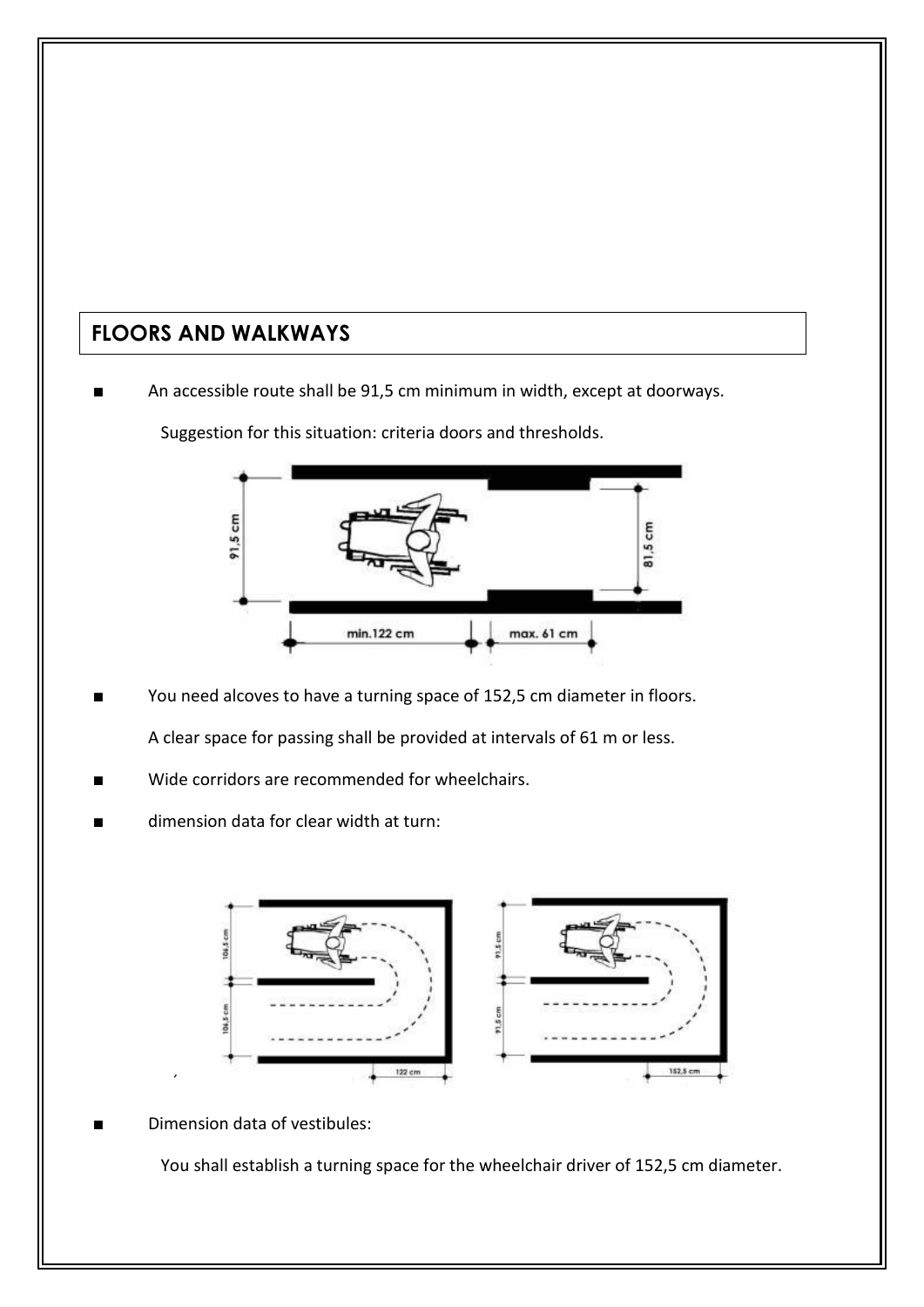

## **DOORS AND THRESHOLDS**

Thresholds until 6,4 mm are allowed.

Changes in level greater than 6,4 mm and not higher than 13 mm shall be bevelled with a slope not steeper than 1:2.

Changes in level greater than 13 mm shall be ramped.



Doors shall have a clear opening of 81,5 cm minimum.

Openings, doors and doorways without doors more than 61 cm in depth shall provide a clear opening width of 91,5 cm.

**Recommendation (best practice): establish clear door opening of 90 cm.**



## **BATHROOM**

- Mark the accessible toilet with the international symbol of accessibility.
- Turning space of 152,5 cm diameter in the special needs bathroom.
- **Dimensional data of the toilet minimum:**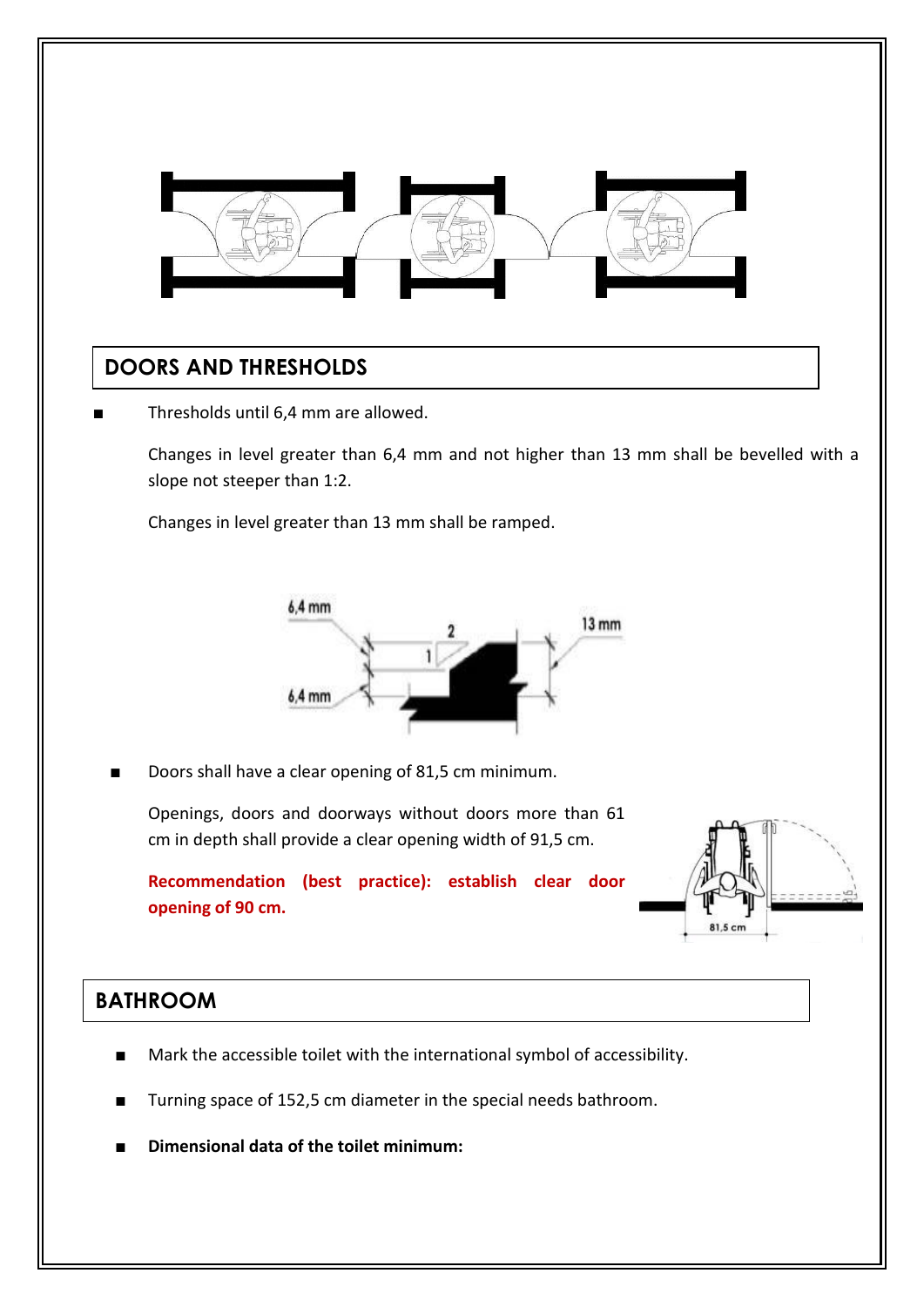

### **Dimensional data of the lavatory:**

The mirror should be located above the lavatory and shall be mounted with the bottom edge of the reflecting surface 101,5 cm maximum above the floor.

Recommendation: establish a flexible mirror and a flexible washbasin.



**Establish bars:** 



The door shall have a clear opening width of 81,5 cm minimum (**recommendation 90 cm**). The door shouldn't swing in to the size of clearance of the compartments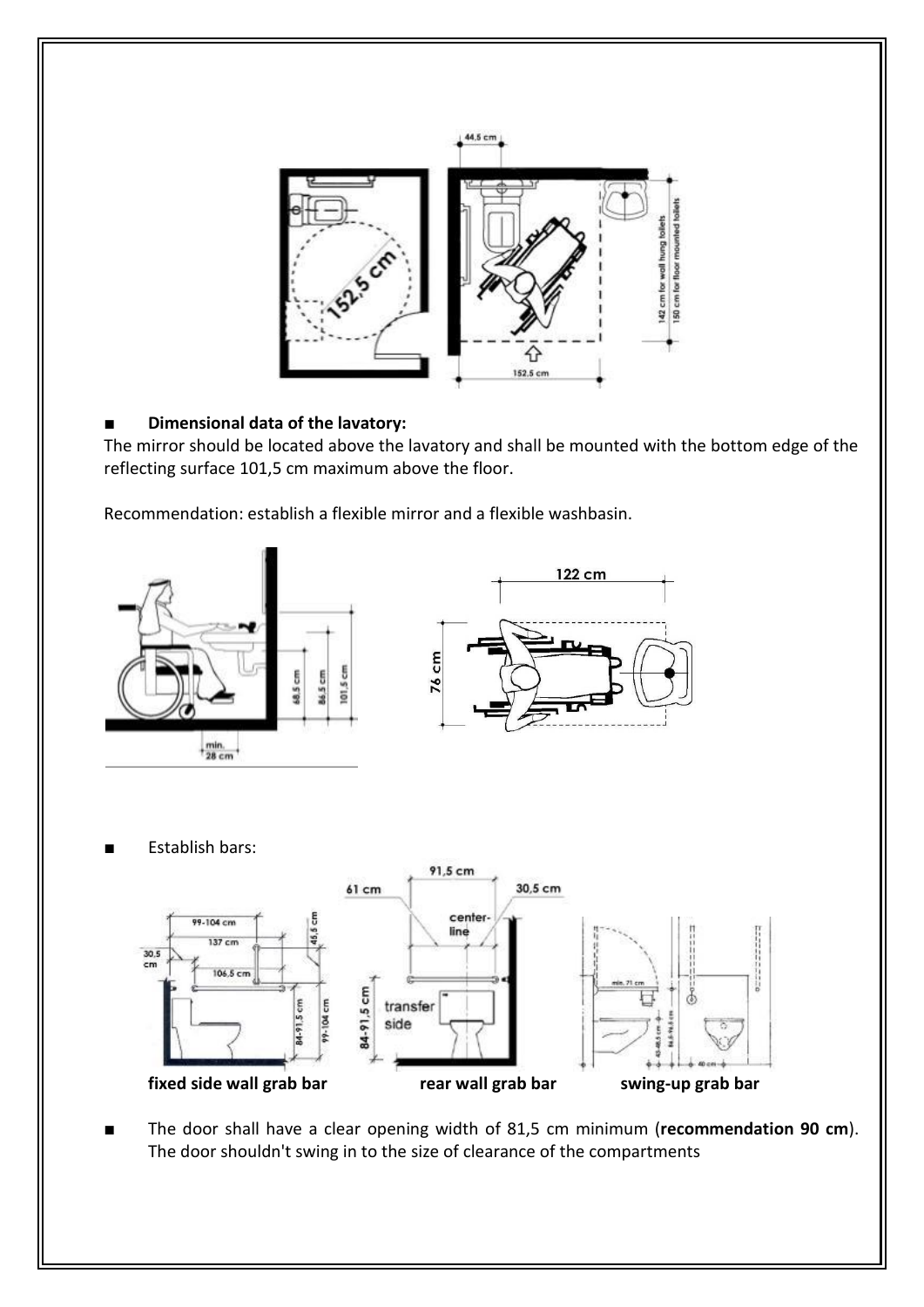

Install an audio and visual alarm system (pull the rope). The rope should be near to the floor.



**Dimensional data of the toilet best practice/ recommendation** 

- Clear door opening of 90 cm
- Transfer from both sides to the WC (95 cm next to the WC both sides)
- WC: length 70 cm, height 48 cm swing grab bars: length 85 cm
- WC with back rest turning space of 150 cm in front of the WC and washbasin knee clearance under the washbasin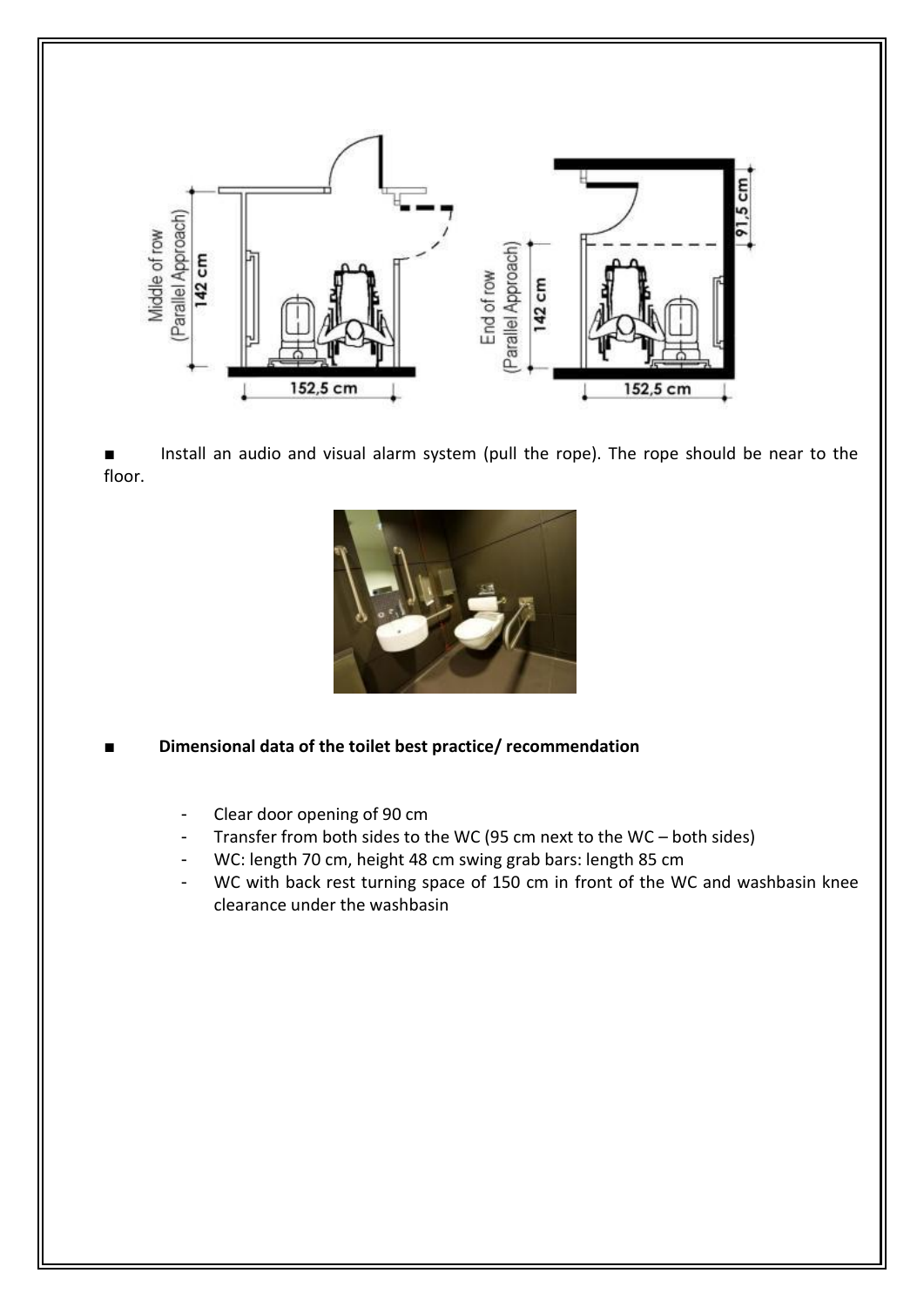

The following pictures show the turning space and the different transfer types in the bathroom.



- All public places, for example cafeteria, meeting rooms, prayer rooms and so on, shall be accessible for disabled people.
- In each room a turning space of 152,5 cm shall be available.

You need a turning space also behind the desk for wheelchair drivers.

height of cupboards and desks/ reach ranges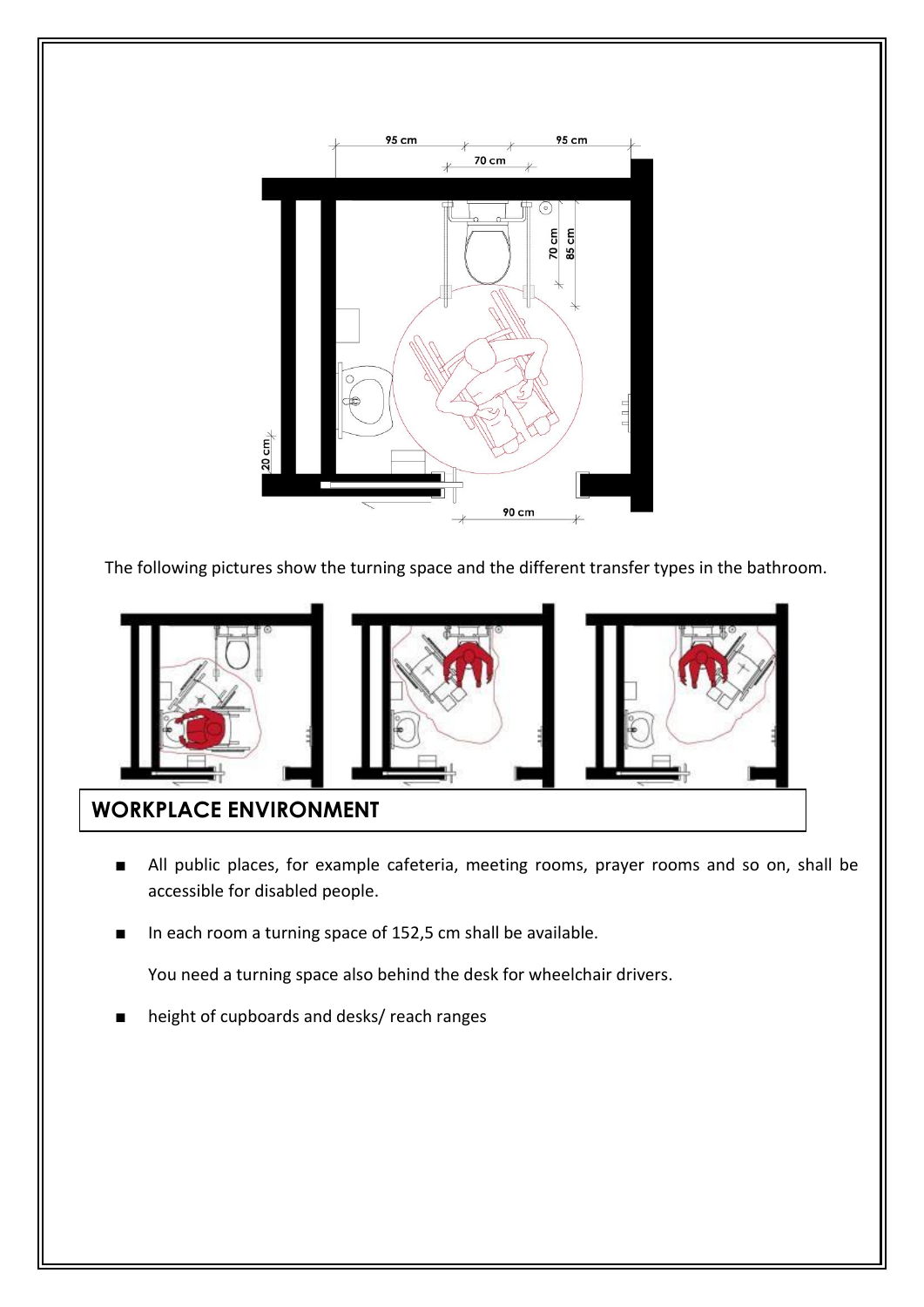

Tables and desks shall be underrun able and flexible in height.

Dining and work surfaces shall be 71 - 86,5 maximum in height above the floor.



Knee clearance 68,5 cm above the floor shall be permitted.





**Examples for flexible desks**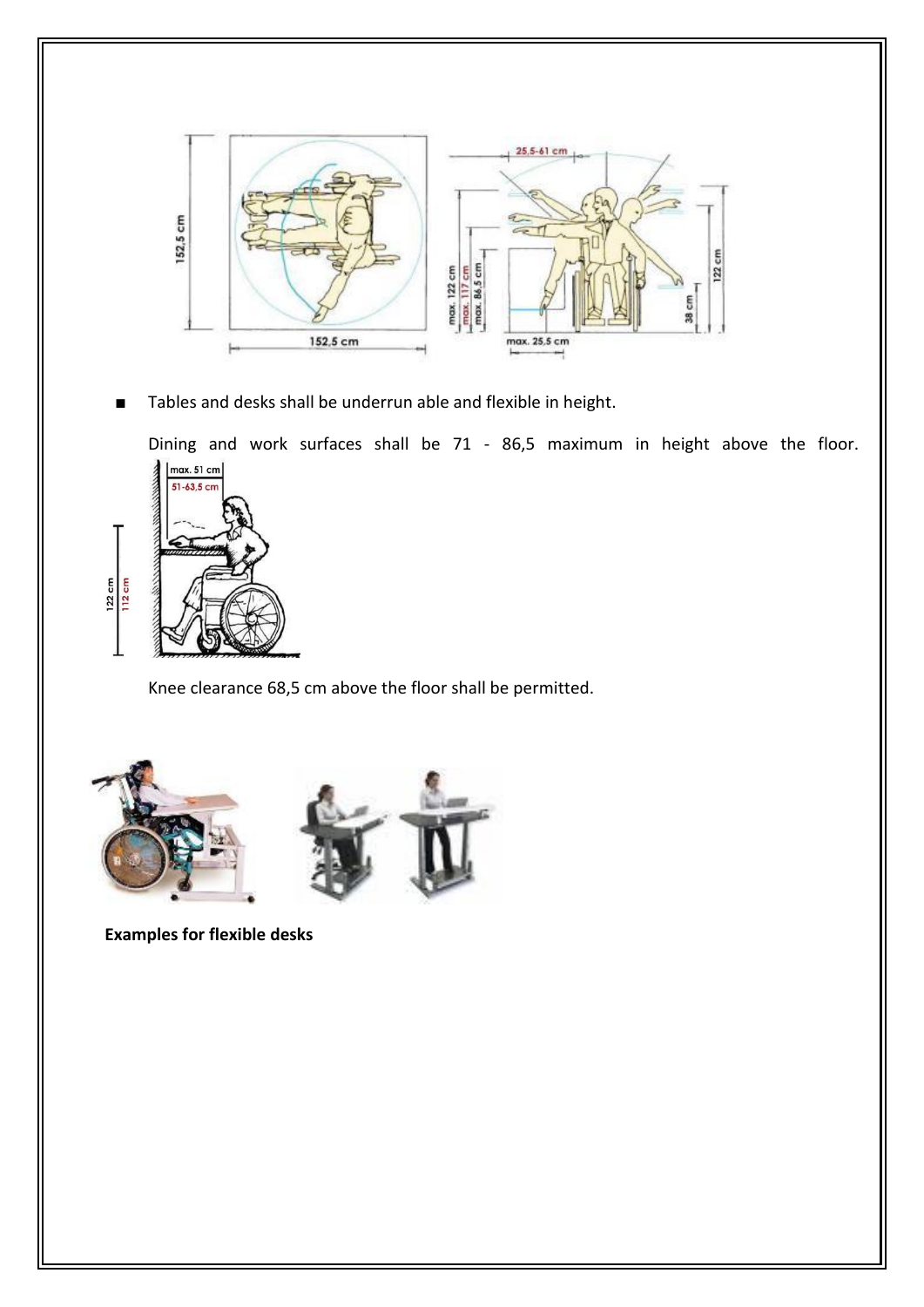|                                                                                                                                                                                                                       |                     |                                   | <b>Customer Service Directorate</b>                 |        |                    |  |
|-----------------------------------------------------------------------------------------------------------------------------------------------------------------------------------------------------------------------|---------------------|-----------------------------------|-----------------------------------------------------|--------|--------------------|--|
|                                                                                                                                                                                                                       |                     |                                   | <b>Service to Special Customer Application Form</b> |        |                    |  |
|                                                                                                                                                                                                                       |                     | FM.CS/CSD.01-01                   |                                                     |        |                    |  |
| شركلة العبين للتواييع<br>Al Ain Distribution Company                                                                                                                                                                  |                     |                                   |                                                     |        |                    |  |
|                                                                                                                                                                                                                       |                     |                                   |                                                     |        |                    |  |
|                                                                                                                                                                                                                       |                     |                                   |                                                     |        |                    |  |
| This is a                                                                                                                                                                                                             | <b>New Customer</b> |                                   | Renewal                                             | Change | (Please check one) |  |
|                                                                                                                                                                                                                       |                     |                                   |                                                     |        |                    |  |
| <b>Patient Name</b>                                                                                                                                                                                                   |                     |                                   |                                                     |        |                    |  |
|                                                                                                                                                                                                                       |                     |                                   |                                                     |        |                    |  |
| <b>Emirates ID</b>                                                                                                                                                                                                    |                     |                                   |                                                     |        |                    |  |
| <b>Premise ID</b>                                                                                                                                                                                                     |                     |                                   |                                                     |        |                    |  |
|                                                                                                                                                                                                                       |                     |                                   |                                                     |        |                    |  |
| Name of concerned person                                                                                                                                                                                              |                     |                                   |                                                     |        |                    |  |
| Type of relation to account owner                                                                                                                                                                                     |                     |                                   |                                                     |        |                    |  |
|                                                                                                                                                                                                                       |                     |                                   |                                                     |        |                    |  |
|                                                                                                                                                                                                                       |                     |                                   | <b>Preferred communication methods:</b>             |        |                    |  |
|                                                                                                                                                                                                                       |                     |                                   |                                                     |        |                    |  |
| <b>Mobile No.:</b>                                                                                                                                                                                                    |                     |                                   |                                                     |        |                    |  |
| <b>Home Telephone:</b>                                                                                                                                                                                                |                     |                                   |                                                     |        |                    |  |
|                                                                                                                                                                                                                       |                     |                                   |                                                     |        |                    |  |
| <b>Type of disability:</b>                                                                                                                                                                                            | <b>Life Support</b> |                                   |                                                     |        |                    |  |
|                                                                                                                                                                                                                       |                     | <b>Blind or partially sighted</b> |                                                     |        |                    |  |
|                                                                                                                                                                                                                       |                     | <b>Hearing Impaired</b>           |                                                     |        |                    |  |
|                                                                                                                                                                                                                       |                     | Speech or language impaired       |                                                     |        |                    |  |
|                                                                                                                                                                                                                       |                     | <b>Physical Disability</b>        |                                                     |        |                    |  |
|                                                                                                                                                                                                                       |                     | <b>Learning Disability</b>        |                                                     |        |                    |  |
|                                                                                                                                                                                                                       |                     |                                   |                                                     |        |                    |  |
| <b>Preferred bill and notice format</b>                                                                                                                                                                               |                     |                                   |                                                     |        |                    |  |
| Details of documents received in support of the Special Customer application or any renewal of                                                                                                                        |                     |                                   |                                                     |        |                    |  |
| that classification                                                                                                                                                                                                   |                     |                                   |                                                     |        |                    |  |
|                                                                                                                                                                                                                       |                     |                                   |                                                     |        |                    |  |
|                                                                                                                                                                                                                       |                     |                                   |                                                     |        |                    |  |
|                                                                                                                                                                                                                       |                     |                                   |                                                     |        |                    |  |
|                                                                                                                                                                                                                       |                     |                                   |                                                     |        |                    |  |
|                                                                                                                                                                                                                       |                     |                                   |                                                     |        |                    |  |
|                                                                                                                                                                                                                       |                     |                                   |                                                     |        |                    |  |
|                                                                                                                                                                                                                       |                     |                                   |                                                     |        |                    |  |
|                                                                                                                                                                                                                       |                     |                                   |                                                     |        |                    |  |
|                                                                                                                                                                                                                       |                     |                                   |                                                     |        |                    |  |
|                                                                                                                                                                                                                       |                     |                                   |                                                     |        |                    |  |
|                                                                                                                                                                                                                       |                     |                                   |                                                     |        |                    |  |
|                                                                                                                                                                                                                       |                     |                                   |                                                     |        |                    |  |
|                                                                                                                                                                                                                       |                     |                                   |                                                     |        |                    |  |
|                                                                                                                                                                                                                       |                     |                                   |                                                     |        |                    |  |
|                                                                                                                                                                                                                       |                     |                                   |                                                     |        |                    |  |
|                                                                                                                                                                                                                       |                     |                                   |                                                     |        |                    |  |
|                                                                                                                                                                                                                       |                     |                                   |                                                     |        |                    |  |
|                                                                                                                                                                                                                       |                     |                                   |                                                     |        |                    |  |
|                                                                                                                                                                                                                       |                     |                                   |                                                     |        |                    |  |
|                                                                                                                                                                                                                       |                     | <b>For Official Use Only</b>      |                                                     |        |                    |  |
|                                                                                                                                                                                                                       |                     |                                   |                                                     |        |                    |  |
|                                                                                                                                                                                                                       |                     |                                   |                                                     |        |                    |  |
|                                                                                                                                                                                                                       |                     |                                   |                                                     |        |                    |  |
| <b>Companion person information</b><br><b>Mobile No.:</b><br><b>Home Telephone:</b><br><b>Date of application</b><br><b>Customer Signature</b><br>Date of entry<br><b>The Eligibility Date</b><br><b>Renewal Date</b> |                     |                                   |                                                     |        |                    |  |

## **7.2. Services to Special Customer Application Form**